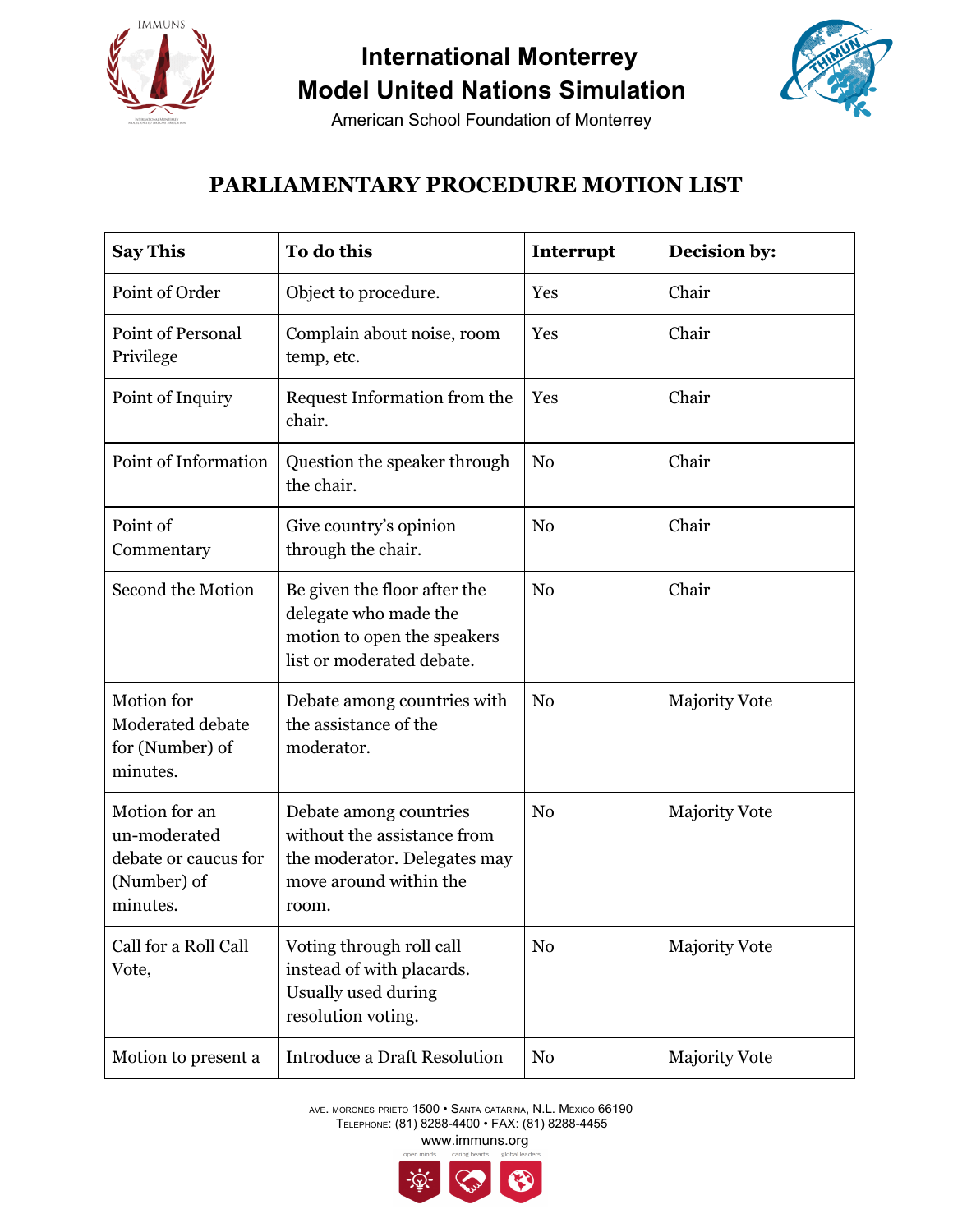

## **International Monterrey Model United Nations Simulation**



American School Foundation of Monterrey

| <b>Draft Resolution</b><br>through the<br>Speakers list. | for the committee to debate.<br>Time questions and follow<br>ups must be stated in the<br>motion                                                      |                |                                                    |
|----------------------------------------------------------|-------------------------------------------------------------------------------------------------------------------------------------------------------|----------------|----------------------------------------------------|
| Motion to table or<br>remove ___________.                | To remove, resolution, debate,<br>etc.                                                                                                                | N <sub>0</sub> | <b>Majority Vote</b>                               |
| Motion to withdraw<br>previous motion.                   | Remove previous motion<br>before voting.                                                                                                              | Yes            | Delegate                                           |
| Motion to divide the<br>resolution.                      | Separating the resolution into<br>perambulatory and operative<br>clauses to be voted on<br>separately.                                                | N <sub>0</sub> | Majority Vote;<br>resolution Sponsors<br>can veto. |
| Motion to divide the<br>house.                           | Allows the committee to vote<br>and adopt more than one<br>Draft Resolution and then<br>vote on the one that will be<br>adopted of those that passed. | Yes            | <b>Majority Vote</b>                               |
| Motion to open the<br>speaker's list.                    | Create a list of those who will<br>present position papers. Must<br>set time, questions, and<br>follow-ups.                                           | N <sub>0</sub> | <b>Majority Vote</b>                               |
| Motion to close the<br>speaker's list.                   | Close list, so that no other<br>countries can be added, may<br>be opened later.                                                                       | N <sub>0</sub> | <b>Majority Vote</b>                               |
| Motion to add more<br>questions to the<br>speaker.       | May only be used once per<br>speaker, should establish a<br>number of questions. The<br>Chair may suggest a number.                                   | N <sub>0</sub> | <b>Majority Vote</b>                               |
| Yield my time to the<br>Chair.                           | Eliminates time remaining<br>after a speech.                                                                                                          | N <sub>0</sub> | Speaker                                            |
| Yield my time to<br>questions.                           | Use extra time for questions.                                                                                                                         | N <sub>0</sub> | Speaker                                            |